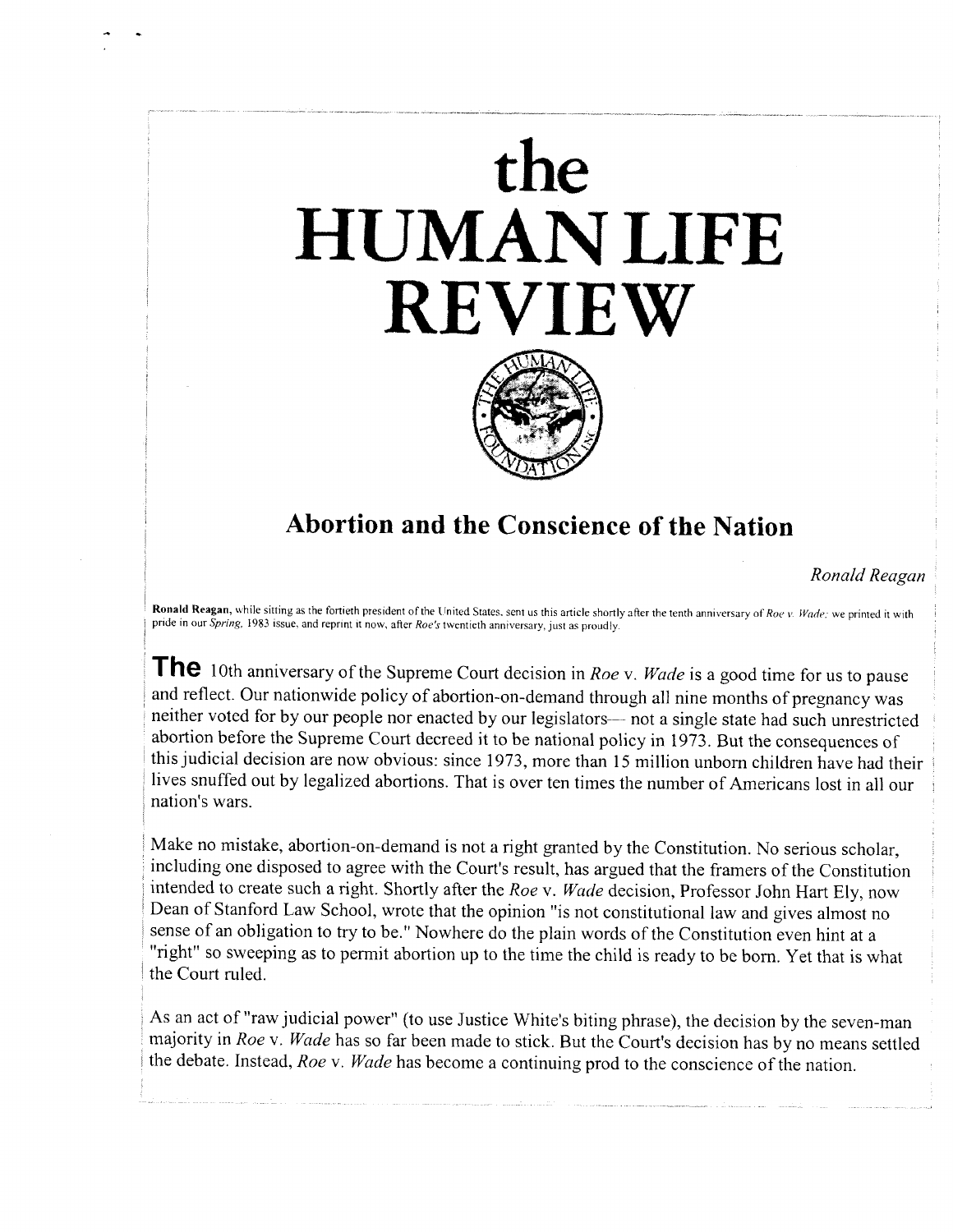Abortion concerns not just the unbom child, it concems every one of us. The English poet, John Donne, wrote: "... any man's death diminishes me, because I am involved in mankind; and therefore never send to know for whom the bell tolls; it tolls for thee."

We cannot diminish the value of one category of human life— the unborn—without diminishing the value of all human life. Wesaw tragic proof of this truism last year when the Indiana courts allowed the starvation death of "Baby Doe" in Bloomington because the child had Down's Syndrome.

Many of our fellow citizens grieve over the loss of life that has followed Roe v. Wade. Margaret Heckler, soon after being nominated to head the largest department of our government, Health and Human Services, told an audience that she believed abortion to be the greatest moral crisis facing our country today. And the revered Mother Teresa, who works in the streets of Calcutta ministering to dying people in her world-famous mission of mercy, has said that "the greatest misery of our time is the generalized abortion of children."

Over the first two years of my Administration I have closely followed and assisted efforts in Congress to reverse the tide of abortion— efforts of Congressmen, Senators and citizens responding to an urgent moral crisis. Regrettably, Ihave also seen the massive efforts of those who, under the banner of "freedom of choice," have so far blocked every effort to reverse nationwide abortion-on-demand.

Despite the formidable obstacles before us, we must not lose heart. This is not the first time our country has been divided by a Supreme Court decision that denied the value of certain human lives. The Dred Scott decision of 1857 was not overturned in a day, or a year, or even a decade. At first, only a minority of Americans recognized and deplored the moral crisis brought about by denying the full humanity of our black brothers and sisters; but that minority persisted in their vision and finally prevailed. They did it by appealing to the hearts and minds of their countrymen, to the truth of human dignity under God. From their example, we know that respect for the sacred value of human life is too deeply engrained in the hearts of our people to remain forever suppressed. But the great majority of the American people have not yet made their voices heard, and we cannot expect them to—any more than the public voice arose against slavery—until the issue is clearly framed and presented.

What, then, is the real issue? I have often said that when we talk about abortion, we are talking about two lives—the life of the mother and the life of the unborn child. Why else do we call a pregnant woman a mother? I have also said that anyone who doesn't feel sure whether we are talking about a second human life should clearly give life the benefit of the doubt. If you don't know whether a body is alive or dead, you would never bury it. I think this consideration itself should be enough for all of us to insist on protecting the unbom.

The case against abortion does not rest here, however, for medical practice confirms at every step the correctness of these moral sensibilities. Modern medicine treats the unborn child as a patient. Medical pioneers have made great breakthroughs in treating the unbom-for genetic problems, vitamin deficiencies, irregular heart rhythms, and other medical conditions. Who can forget George Will's moving account of the little boy who underwent brain surgery six times during the nine weeks before he was born?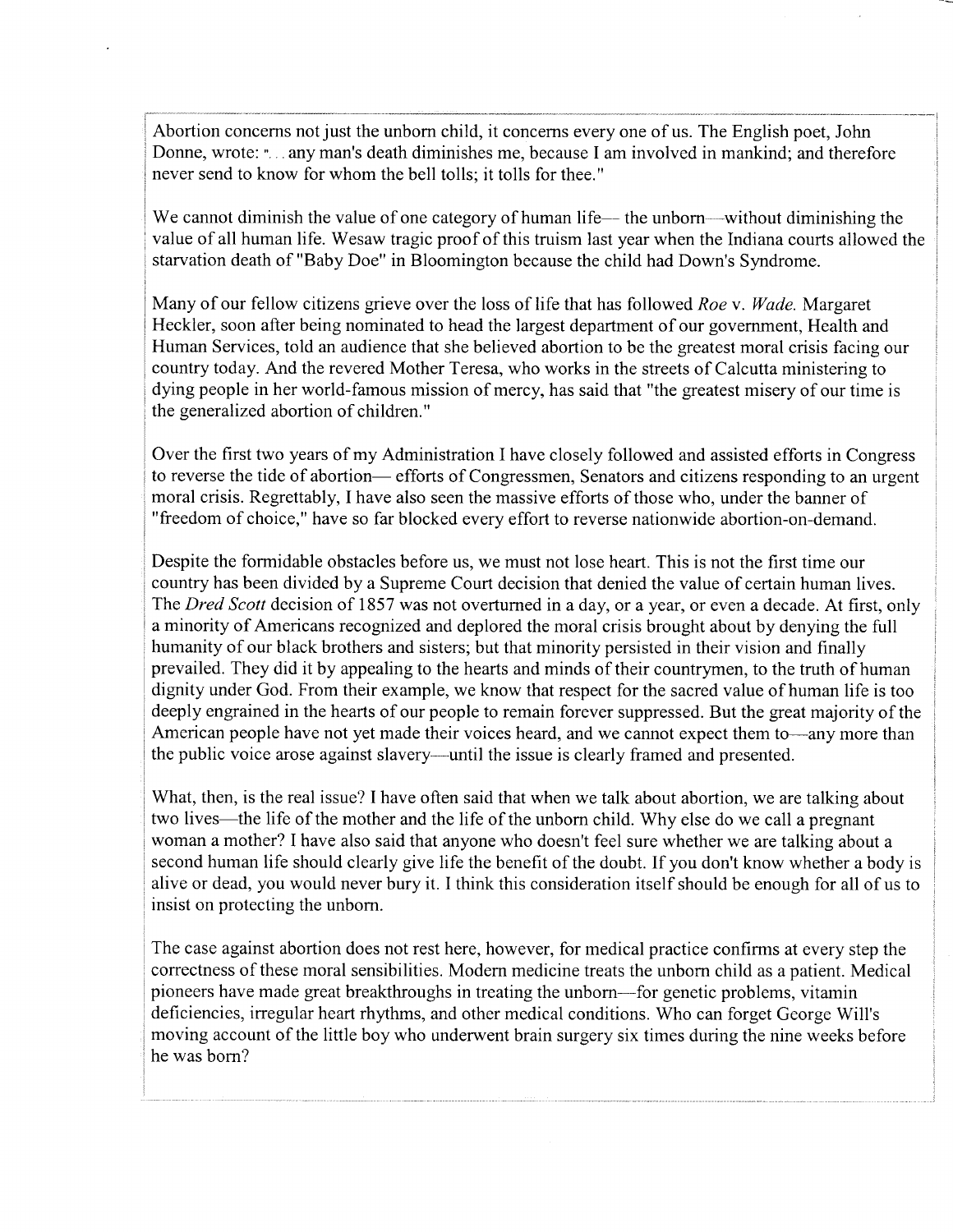Who is the *patient* if not that tiny unborn human being who can feel pain when he or she is approached by doctors who come to kill rather than to cure?

**The** real question today is not when human life begins, but, *What* is the value of human life? The abortionist who reassembles the arms and legs of a tiny baby to make sure all its parts have been torn from its mother's body can hardly doubt whether it is a human being. The real question for him and for all of us is whether that tiny human life has a God-given right to be protected by the law— the same right we have.

What more dramatic confirmation could we have of the real issue than the Baby Doe case in Bloomington, Indiana? The death of that tiny infant tore at the hearts of all Americans because the child was undeniably a live human being-one lying helpless before the eyes of the doctors and the eyes of the nation. The real issue for the courts was not whether Baby Doe was a human being. The real issue was whether to protect the life of a human being who had Down's Syndrome, who would probably be mentally handicapped, but who needed a routine surgical procedure to unblock his esophagus and allow him to eat. A doctor testified to the presiding judge that, even with his physical problem corrected, Baby Doe would have a "non-existent" possibility for "a minimally adequate quality of life"-in other words, that retardation was the equivalent of a crime deserving the death penalty. The judge let Baby Doe starve and die, and the Indiana Supreme Court sanctioned his decision.

Federal law does not allow federally-assisted hospitals to decide that Down's Syndrome infants are not worth treating, much less to decide to starve them to death. Accordingly, I have directed the Departments of Justice and HHS to apply civil rights regulations to protect handicapped newborns. All hospitals receiving federal funds must post notices which will clearly state that failure to feed handicapped babies is prohibited by federal law. The basic issue is whether to value and protect the lives of the handicapped, whether to recognize the sanctity of human life. This is the same basic issue that underlies the question of abortion.

The 1981 Senate hearings on the beginning of human life brought out the basic issue more clearly than ever before. The many medical and scientific witnesses who testified disagreed on many things, but not on the scientific evidence that the unborn child is alive, is a distinct individual, or is a member of the human species. They did disagree over the *value* question, whether to give value to a human life at its early and most vulnerable stages of existence.

Regrettably, we live at a time when some persons do not value all human life. They want to pick and choose which individuals have value. Some have said that only those individuals with "consciousness of self' are human beings. One such writer has followed this deadly logic and concluded that "shocking as it may seem, a newly born infant is not a human being."

A Nobel Prize winning scientist has suggested that if a handicapped child "were not declared fully human until three days after birth, then all parents could be allowed the choice." In other words, "quality control" to see if newly bom human beings are up to snuff.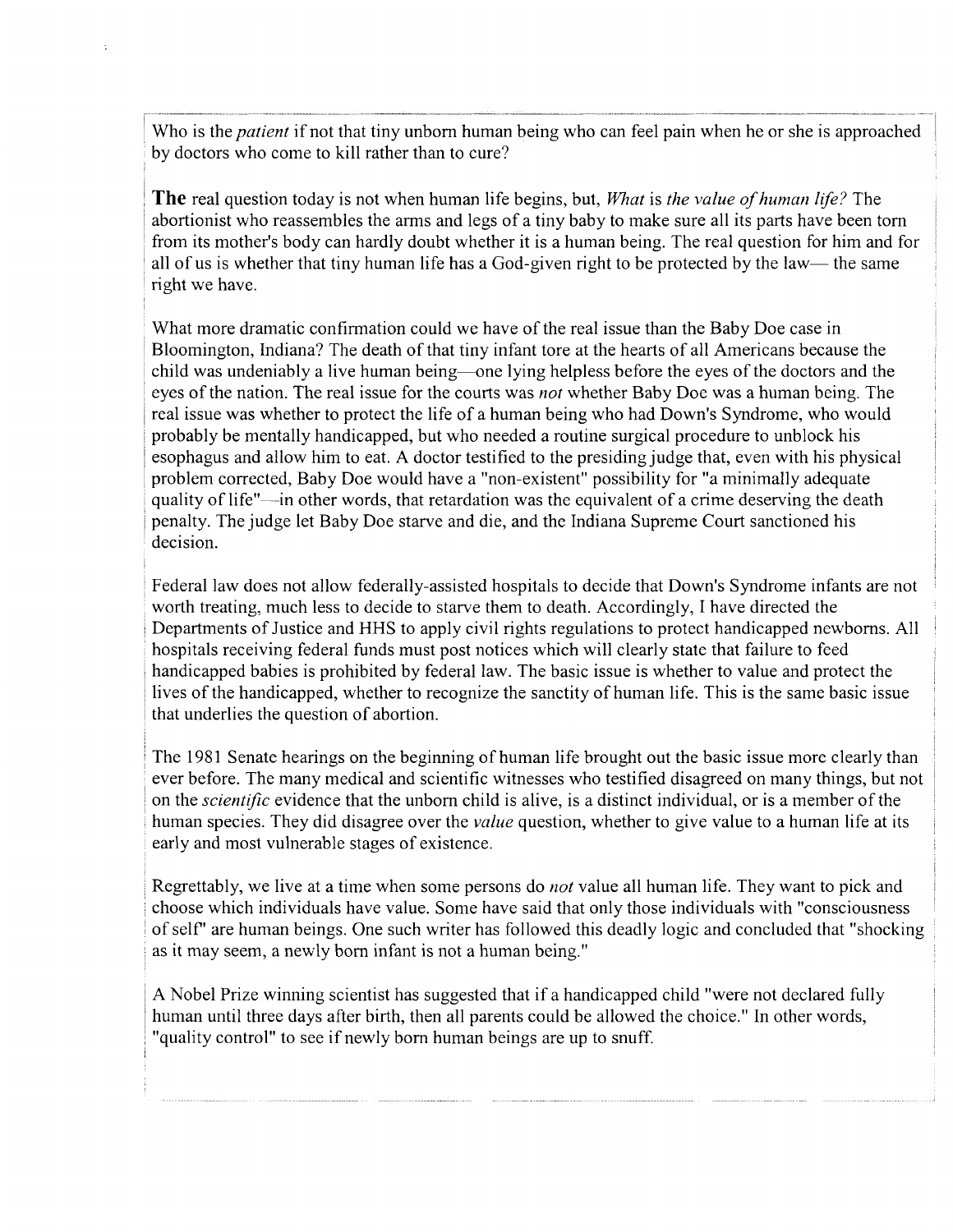Obviously, some influential people want to deny that every human life has intrinsic, sacred worth. They insist that a member of the human race must have certain qualities before they accord him or her status as a "human being."

Events have borne out the editorial in a California medical joumal which explained three years before Roe v. Wade that the social acceptance of abortion is a "defiance of the long-held Western ethic of intrinsic and equal value for every human life regardless of its stage, condition, or status."

Every legislator, every doctor, and every citizen needs to recognize that the real issue is whether to affirm and protect the sanctity of all human life, or to embrace a social ethic where some human lives are valued and others are not. As a nation, we must choose between the sanctity of life ethic and the "quality of life" ethic.

I have no trouble identifying the answer our nation has always given to this basic question, and the answer that I hope and pray it will give in the future. American was founded by men and women who shared a vision of the value of each and every individual. They stated this vision clearly from the very start in the Declaration of Independence, using words that every schoolboy and schoolgirl can recite:

We hold these truths to be self-evident, that all men are created equal, that they are endowed by their Creator with certain unalienable rights, that among these are life, liberty, and the pursuit of happiness.

We fought a terrible war to guarantee that one category of mankind- black people in America-could not be denied the inalienable rights with which their Creator endowed them. The great champion of the sanctity of all human life in that day, Abraham Lincoln, gave us his assessment of the Declaration's purpose. Speaking of the framers of that noble document, he said

 $\ddot{\cdot}$ 

This was their majestic interpretation of the economy of the Universe. This was their lofty, and i wise, and noble understanding of the justice of the Creator to His creatures. Yes, gentlemen, to all his creatures, to the whole great family of man. In their enlightened belief, nothing stamped i with the divine image and likeness was sent into the world to be trodden on. . . They grasped not only the whole race of man then living, but they reached forward and seized upon the farthest posterity. They erected a beacon to guide their children and their children's children, and the countless myriads who should inhabit the earth in other ages.

i

I

,

He warned also of the danger we would face if we closed our eyes to the value of life in any category of human beings:

I should like to know if taking this old Declaration of Independence, which declares that all men are equal upon principle and making exceptions to it where will it stop.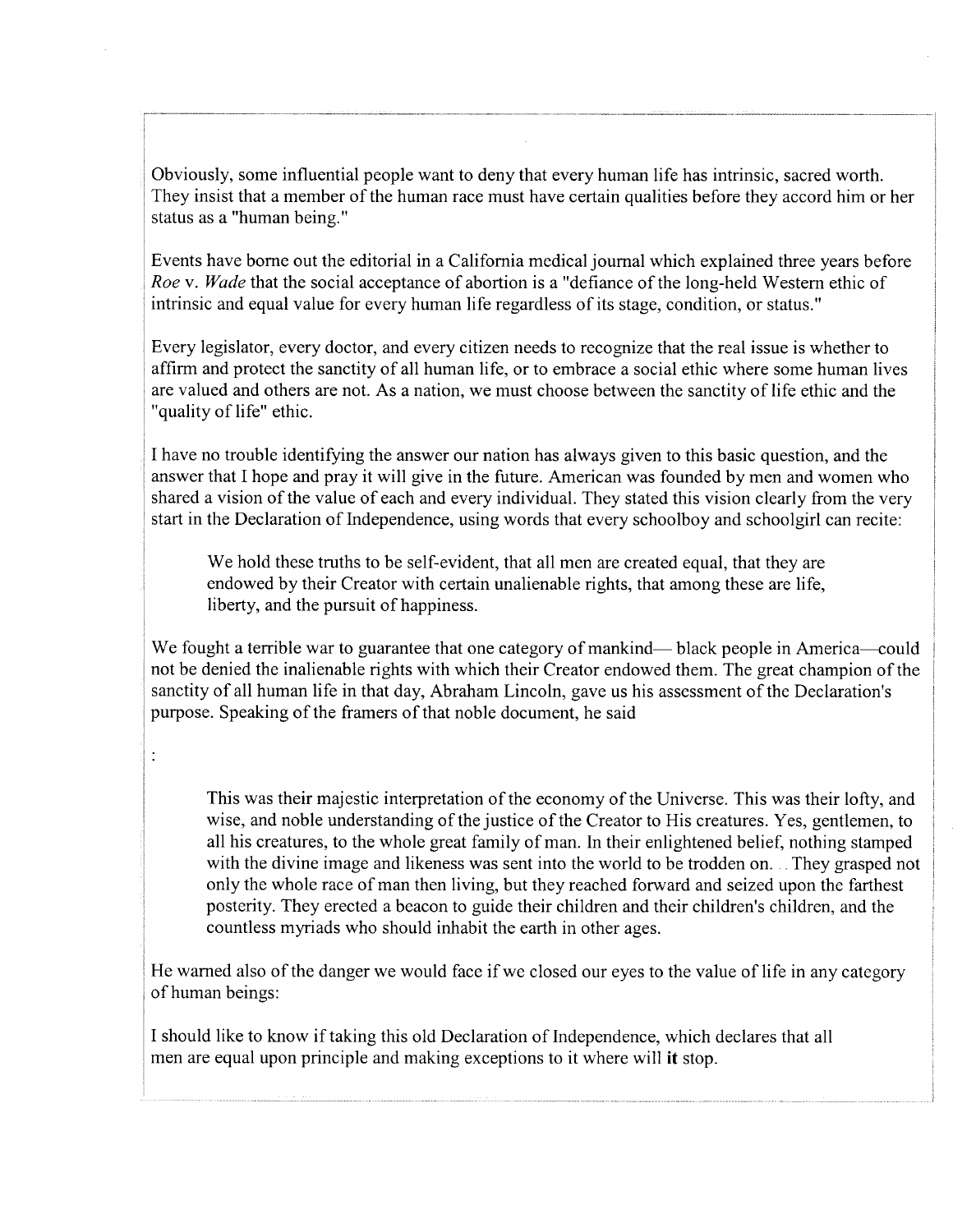If one man says it does not mean a Negro, why not another say it does not mean some other man?

When Congressman John A. Bingham of Ohio drafted the Fourteenth Amendment to guarantee the rights of life, liberty, and property to all human beings, he explained that all are "entitled to the protection of American law, because its divine spirit of equality declares that allmen are created equal." He said the right guaranteed by the amendment would therefore apply to "any human being." Justice William Brennan, writing in another case decided only the year before Roe v. Wade, referred to our society as one that "strongly affirms the sanctity of life."

Another William Brennan-not the Justice-has reminded us of the terrible consequences that can follow when a nation rejects the sanctity of life ethic:

The cultural environment for a human holocaust is present whenever any society can be misled into defining individuals as less than human and therefore devoid of value and respect.

As a nation today, we have not rejected the sanctity of human life. The American people have not had an opportunity to express their view on the sanctity of human life in the unborn. I am convinced that Americans do not want to play God with the value of human life. It is not for us to decide who is worthy to live and who is not. Even the Supreme Court's opinion in Roe v. Wade did not explicitly reject the traditional American idea of intrinsic worth and value in all human life; it simply dodged this issue.

The Congress has before it several measures that would enable our people to reaffirm the sanctity of human life, even the smallest and the youngest and the most defenseless. The Human Life Bill expressly recognizes the unborn as human beings and accordingly protects them as persons under our Constitution.

This bill, first introduced by Senator Jesse Helms, provided the vehicle for the Senate hearings in 1981 which contributed so much to our understanding of the real issue of abortion.

The Respect Human Life Act, just introduced in the 98th Congress, states in its first section that the policy of the United States is "to protect innocent life, both before and after birth." This bill, sponsored by Congressman Henry Hyde and Senator Roger Jepsen, prohibits the federal govemment from performing abortions or assisting those who do so, except to save the life of the mother. It also addresses the pressing issue of infanticide which, as we have seen, flows inevitably from permissive abortion as another step in the denial of the inviolability of innocent human life.

I have endorsed each of these measures, as well as the more difficult route of constitutional amendment, and I will give these initiatives my full support. Each of them, in different ways, attempts to reverse the tragic policy of abortion-on-demand imposed by the Supreme Court ten years ago. Each of them is a decisive way to affirm the sanctity of human life.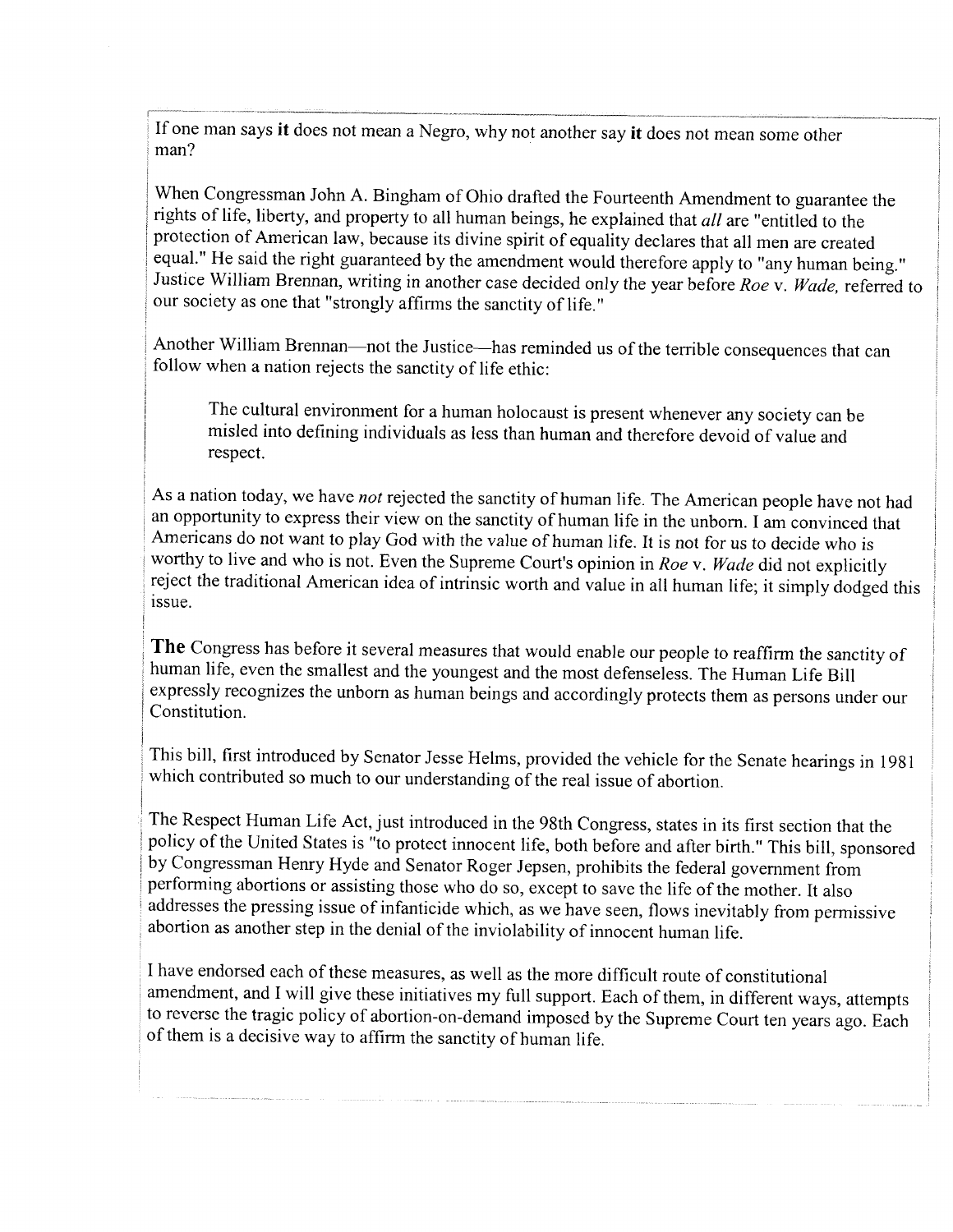We must all educate ourselves to the reality of the horrors taking place. Doctors today know that unbom children can feel a touch within the womb and that they respond to pain. But how many Americans are aware that abortion techniques are allowed today, in all 50 states, that burn the skin of a baby with a salt solution, in an agonizing death that can last for hours?

Another example: two years ago, the *Philadelphia Inquirer* ran a Sunday special supplement on "The Dreaded Complication." The "dreaded complication" referred to in the article-the complication feared by doctors who perform abortions-is the *survival* of the child despite all the painful attacks during the abortion procedure. Some unborn children do survive the late-term abortions the Supreme Court has made legal. Is there any question that these victims of abortion deserve our attention and protection? Is there any question that those who *don't* survive were living human beings before they were killed?

Late-term abortions, especially when the baby survives, but is then killed by starvation, neglect, or suffocation, show once again the link between abortion and infanticide. The time to stop both is now. As my Administration acts to stop infanticide, we will be fully aware of the real issue that underlies the death of babies before and soon after birth.

Our society has, fortunately, become sensitive to the rights and special needs of the handicapped, but I am shocked that physical or mental handicaps of newborns are still used to justify their extinction. This Administration has a Surgeon General, Dr. C. Everett Koop, who has done perhaps more than any other American for handicapped children, by pioneering surgical techniques to help them, by speaking out on the value of their lives, and by working with them in the context of loving families. You will not find his former patients advocating the so-called "quality-of-life" ethic.

I know that when the true issue of infanticide is placed before the American people, with all the facts openly aired, we will have no trouble deciding that a mentally or physically handicapped baby has the same intrinsic worth and right to life as the rest of us. As the New Jersey Supreme Court said two decades ago, in a decision upholding the sanctity of human life, "a child need not be perfect to have a worthwhile life."

Whether we are talking about pain suffered by unborn children, or about late-term abortions, or about infanticide, we inevitably focus on the humanity of the unborn child. Each of these issues is a potential rallying point for the sanctity of life ethic. Once we as a nation rally around any one of these issues to affirm the sanctity of life, we will see the importance of affirming this principle across the board.

Malcolm Muggeridge, the English writer, goes right to the heart of the matter: "Either life is always and in all circumstances sacred, or intrinsically of no account; it is inconceivable that it should be in some cases the one, and in some the other." The sanctity of innocent human life is a principle that Congress should proclaim at every opportunity.

It is possible that the Supreme Court itself may overturn its abortion rulings. We need only recall that in Brown v. Board of Education the court reversed its own earlier "separate-but-equal" decision.